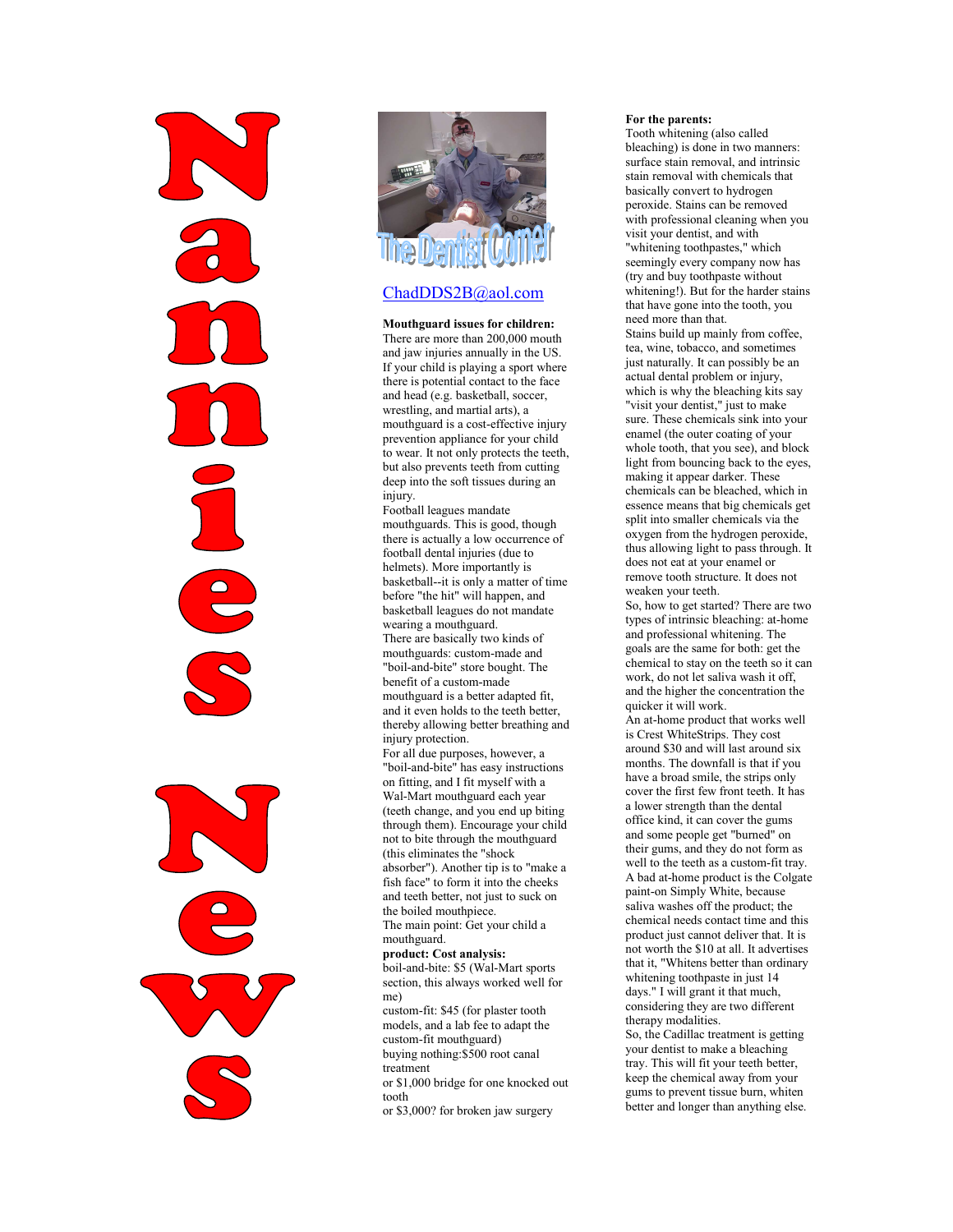It can cost from \$200 to \$500. Do not pay more than that, unless you're feeling philanthropic towards your dentist.

The last option to discuss is in-office whitening. It is just as good as custom-made bleaching trays from your dentist, but the only benefit is that it is quick (such as, "I'm getting married tomorrow, help!"), due to the chemical activation under controlled scenario that the dentist can perform within the one-hour treatment. The cost is gigantic, around \$1,000 per session. Lastly, remember that with all whitening (toothpastes or bleaching), you are not going to change the color of tooth-colored fillings, or crowns and bridges; this only works on natural teeth.

#### product: Cost analysis: grade:

Colgate Simply White: worthless; discouraging results D-Crest White Strips: \$30 for six month results B in-office bleaching: \$1,000, good results, lasts 1-3 years Acustom-made trays: less than \$500, great results, lasts 1-3 years A+

This is the quick low-down. but let's talk more, if you'd like! Contact me:

ChadDDS2B@aol.com



## Iowa Child Restraint Law.



Iowa Code 321.446, Data Code 198a as of July 1, 2004

#### Key Points:

• A child under 1 year old and weighing less than 20 lbs. must be secured

in a rear-facing child restraint system.

- A child under 6 years old must be secured in a child restraint system (a safety seat or booster seat- NOT a seat belt)
- A child from the age of 6 up to the age of 11 must be secured in a child restraint system or by a safety belt.

Until January 1, 2006, only warnings may be issued for the new aspects of the law; however, citations may be issued if the driver is not at least complying with these prior provisions of the law.

A citation may be issued to the driver if a child passenger is:

- Under the age of 3 and not in a child restraint system.
- Between 3 and 6 years of age and not in a child restraint system or wearing a seat belt.
- Age 6 or older and not wearing a seat belt while sitting in the front seat.
- A "child restraint system" is a specially designed seating system, including a belt positioning seat or a booster seat that meets federal motor vehicle safety standards.
- The driver is responsible for the fine.
- The misdemeanor fine is \$25.00, plus costs (nonmoving violation)
- The law applies to both residents and nonresident of Iowa.
- The child restraint system must be used in accordance with the manufacturer's instructions.
- The child must be secured in the child restraint and the child restraint must be properly secured to the vehicle.
- Non-use of a child restraint is probable cause to stop a vehicle.
- An officer may investigate a suspected violation.
- First-offense citations will not result in convictions if the driver "produces in court" proof of acquisition of  $\alpha$ child restraint.

#### Exceptions:

- Children certified by a physician as having a medical, physical or mental disability making restraint use inadvisable.
- Children on a bus, including a school bus.
- Children riding on motorcycles.
- Children riding vehicles manufactured before 1966.
- Children being transported in authorized emergency vehicles.
- Children transported by peace officers on official duty.
- Children riding in motor homes except if riding in the front passenger seat (where they must be restrained).

#### This is only a guide. If you need further clarification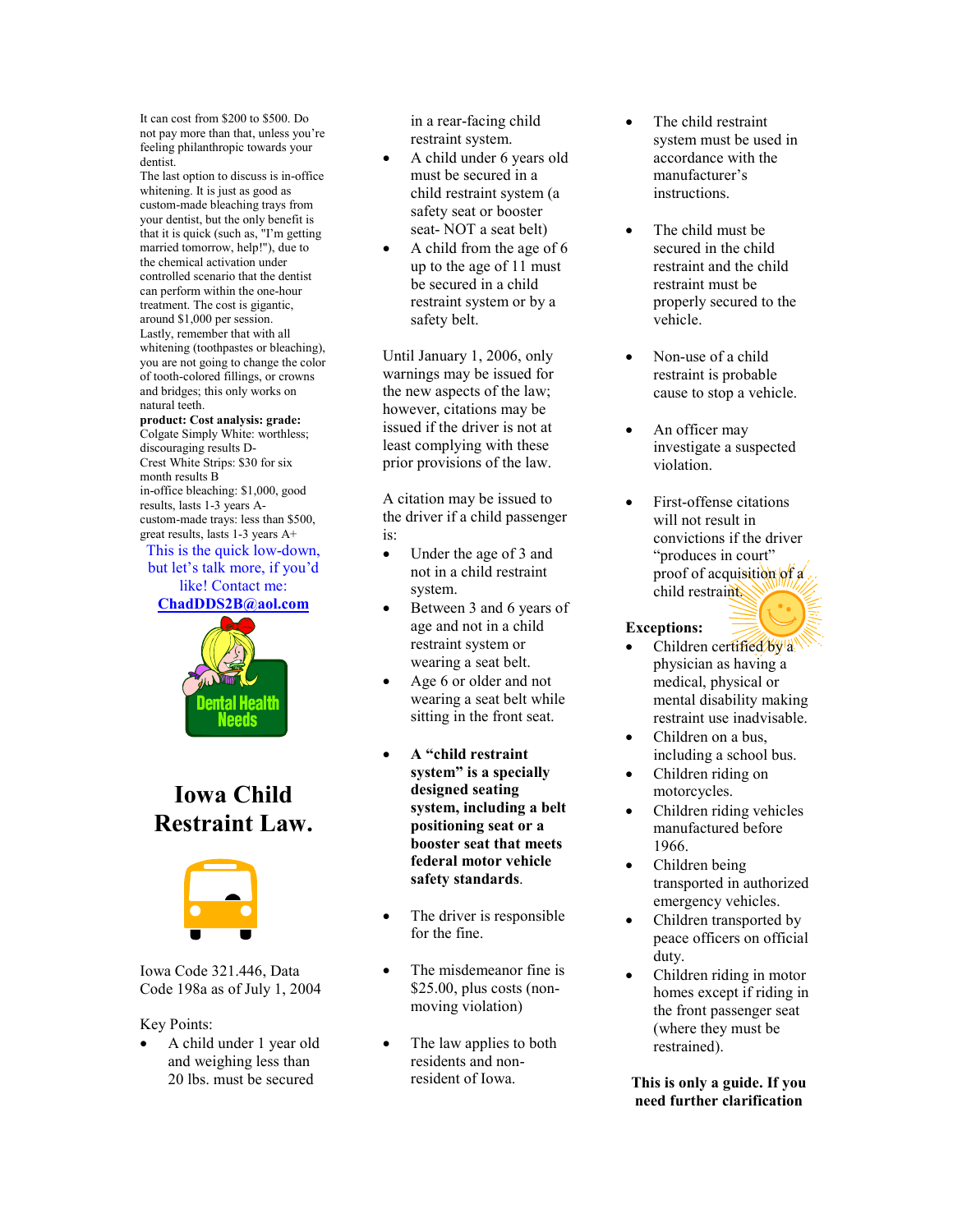please refer to the Code Section for full details.



We have recently purchased 24 booster car seats! The Center's passenger vans are now equipped and are in compliance with the new Iowa Child Restraint Law that took affect July 1, 2004. However, if there are families that have booster seats with high backs to them and equipped with a five-point harness, we are still in need of approximately 10 of those.

We appreciate all parents and families who brought booster seats during the interim.

If you should have any questions please feel free to talk with Cyndie or Vickie.



olds are having another fun-filled year! We are concentrating on our alphabet: visually identifying letters and

writing them from memory! We will be paying particular attention to the lower-case letters and it would be terrific if families could work on the alphabet at home, as well! We are also learning another language,,,sign language! Please feel free to quiz your children on their sign-language alphabet, they love the opportunity to show off !! This year is especially interesting because our focus each week contains a letter, an animal, and a theme to hopefully produce a fundamental understanding of sounds and the words they produce. We are all really excited about our year and we are working really hard to incorporate a variety of songs, nursery rhymes, and games to further fulfill our curriculum. It starting off to be a wonderful school- year complete with lessons in dexterity such as lacing, tying, buttoning, puzzles, and control of writing utensils. Feel free to practice family names, writing names, phone number, and addresses because the sooner your child learns their personal information the easier it will be to retain in the future. We are all working towards a common goal and we fully welcome as much parent collaboration as we can get our hands on, so feel free to participate! Our door is

always open and your suggestions are always welcome, so let's continue to work together this year,,,it's going to be a

"The Firefly Teacher"

great one!"

#### The Ladybugs (Three –Four Year Olds)

We are concentrating our curriculum on shapes, colors, counting and numbers . We are also getting familiar with the alphabet. We are doing one shape, one color and a special theme each week. Please refer to the "focus of the week bulletin board for reference. We would like to encourage all of our parents to incorporate the weekly theme at home. Also, if you have any ideas or special ways to encourage learning for your child please let us know. We continue to be really excited for our preschool and the ladybugs are enjoying their first few months! We are off to a



terrific start!

On August 23, 2004 an unannounced licensing visit was conducted by Ms. JoEllen Spriggs-Dixon at The Nannies Unlimited Child Center & Preschool Inc. The following was the observations the consultant noted while she was here.

Health and safely documentation and practices appeared to be consistent; Fire and tornado drills are practiced monthly.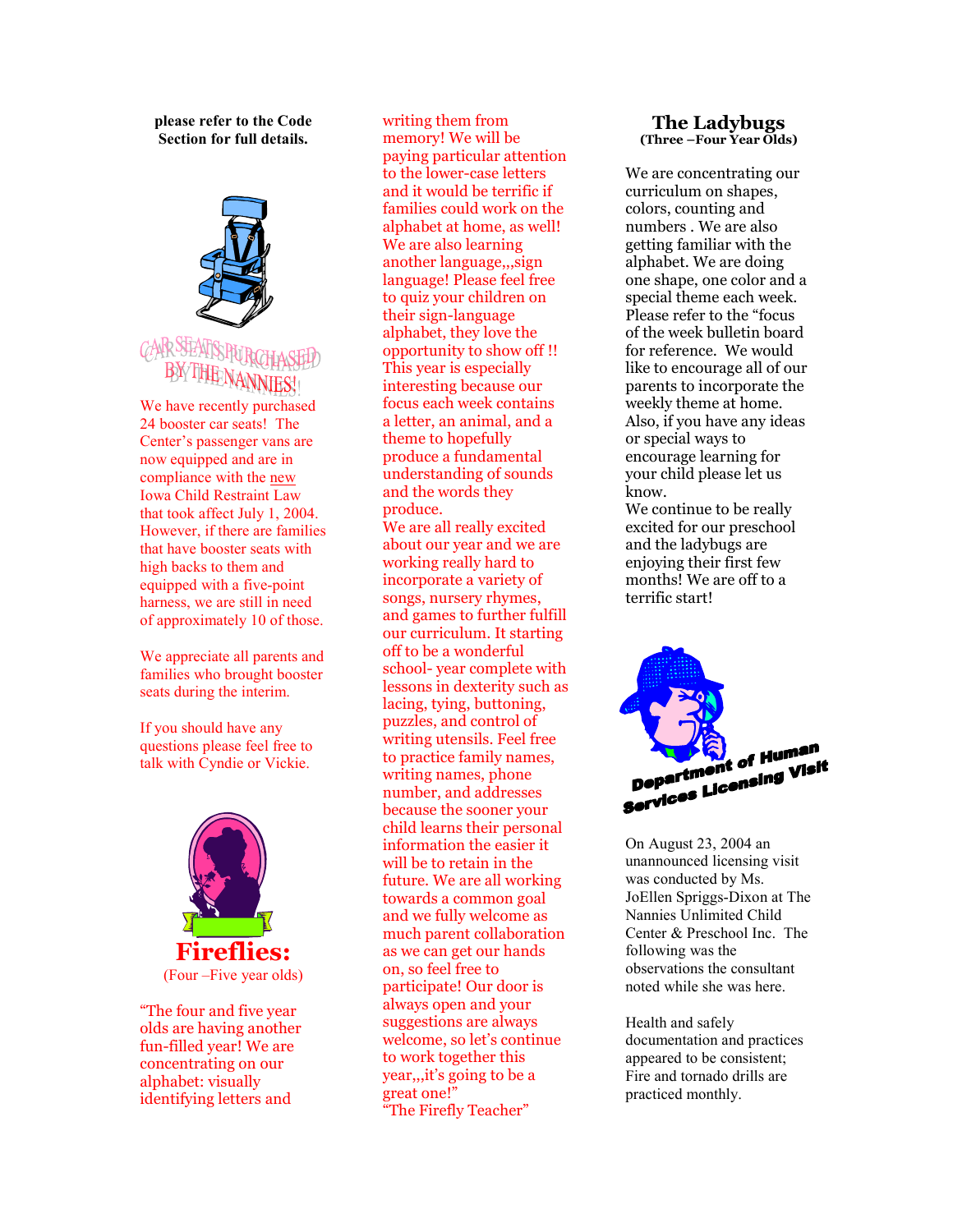Playground checks are conducted monthly. There is a comprehensive checklist for center chores that includes checking the first-aid kits for supplies. The first aid kits are kept on the playgrounds, they are well stocked for first aid injuries. All of the children's cots had sufficient bedding. Cots are sanitized weekly. Emergency plans are posted. I observed that both staff and children's hands were washed after each diaper change. Menus met nutrition guidelines, and the noon meal that I observed, (applesauce, peas, macaroni and cheese, peanut butter sandwich, and milk), had generous portions. Lesson plans were posted in every program room including the toddler area. All of the plans addressed a wide range of developmental activities. The playground is in good condition. Cindy stated that she and Vicky have already purchased 24 booster seats for transporting children. The center appears to be very clean and hazard free.

I (Ms. JoEllen Spriggs-Dixon) noted that each room has a nice variety of play materials and interest areas for child initiated exploration. I did not have an opportunity to observe much of the curriculum as the children were appropriately being allowed to spend a generous amount of their time outdoors. I observed that TV viewing was used in two areas during the transition from play to lunch. In the two-year old room, one of the long-term staff decided to present a more participatory activity for the children during the transition time.

This activity was much more engaging for the children.

We appreciate the Iowa Department of Human Services input and would like to thank our staff and families for helping us maintain our high standards we have developed here at the Center.



# **Policy Reminders**

We believe the purpose of The Nannies Unlimited Child Center & Preschool Inc. to be creative, courageous innovators in the delivery and promotion of quality educational services in the moral intellectual and physical development of children providing activities that render care supervision and guidance and thereby benefit the child, parent and the community.

The enrollment policy states that regular enrollment shall be open to any child provided the Center can meet the needs of that child.

The Center also reserves the right to terminate our contract agreement at any time.

It is very important and a requirement that all family members sign their child in and out each day and

report to the staff your child has arrived.

Please notify the Center of absences and family or school situations that may affect your child's care.

Notify in writing any changes in your child's enrollment papers or emergency information. (such as phone numbers, persons permitted to pick up your child, etc)

Please remember to read all notes, the focus boards, newsletters to help keep you informed of what is happening in your child's daily schedule.

Please respond to written notes when necessary and check your child's cubby daily!

With the change of seasons it always helps when families keep their cubby clean. If your child has bowel or bladder incontinence please check in and under your cubby for soiled clothing and take them home. When left here they begin to smell! And we do want to keep the environment healthy and clean.

Remember to pick your child up on time daily. This will help you avoid paying any late penalties. The Center closes at 5:30pm. That means the doors are closed and locked.

When entering the facility it would really help out if the parents would help reinforce the NO RUNNING inside the building policy. It would